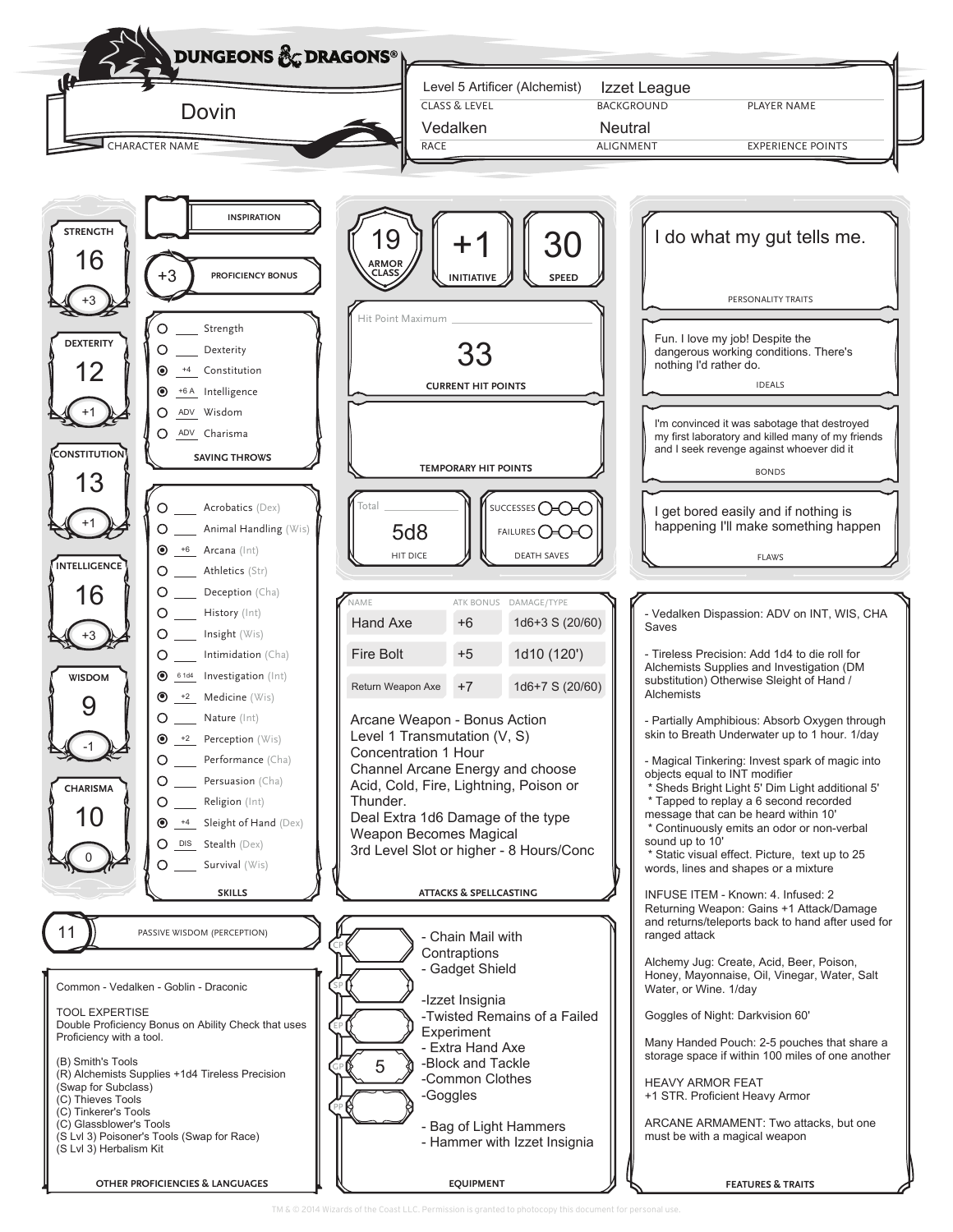| Dovin<br><b>CHARACTER NAME</b> | 6'3<br>195<br>40<br>AGE<br><b>HEIGHT</b><br>WEIGHT<br>Dark Blue<br><b>Blue</b><br>None<br>EYES<br><b>SKIN</b><br><b>HAIR</b>                                                                                                                                                                                                                                                                                                                                                                                                                                                                                                                                                                                                                                                                                                                         |
|--------------------------------|------------------------------------------------------------------------------------------------------------------------------------------------------------------------------------------------------------------------------------------------------------------------------------------------------------------------------------------------------------------------------------------------------------------------------------------------------------------------------------------------------------------------------------------------------------------------------------------------------------------------------------------------------------------------------------------------------------------------------------------------------------------------------------------------------------------------------------------------------|
| <b>CHARACTER APPEARANCE</b>    | NAME<br><b>SYMBOI</b><br><b>ALLIES &amp; ORGANIZATIONS</b><br>Crafting: Potions take a quarter of normal time and half the cost to make<br>Alchemical Homunculus (Niv-Mizzet) - Tiny Dragon Construct<br>AC 13. HP 28 (5 times level + INT)<br>Speed 20 Fly 30<br>STR 4 DEX 15 CON 11 INT 10 WIS 10 CHA 7<br>Immune Acid/Poison<br>Immune Charm, Exhaustion, Poison<br>Darkvision 60'<br>Pass Perception 10<br>Understands languages I Speak<br>Increase Skill Bonuses and Bonus to Hit/Damage when my Proficiency Bonus increases<br>Acid Spittle: Range Attack +4 to hit. 30'. 1d6+3 Poison Damage<br>Alchemical Salve (3 times a day). Touches a creature for one of these effects:<br>Flying speed of 10' for 10 minutes<br>Inspiration on certain ability checks. Choose before or after rolling. Can use on number of checks =<br>INT modifier |
|                                | Resilience. Target gains Temp HP equal to 2d6 + INT Modifier.<br><b>ADDITIONAL FEATURES &amp; TRAITS</b>                                                                                                                                                                                                                                                                                                                                                                                                                                                                                                                                                                                                                                                                                                                                             |
| <b>CHARACTER BACKSTORY</b>     | <b>TREASURE</b>                                                                                                                                                                                                                                                                                                                                                                                                                                                                                                                                                                                                                                                                                                                                                                                                                                      |

TM & 2014 Wizards of the Coast LLC. Permission is granted to photocopy this document for personal use.